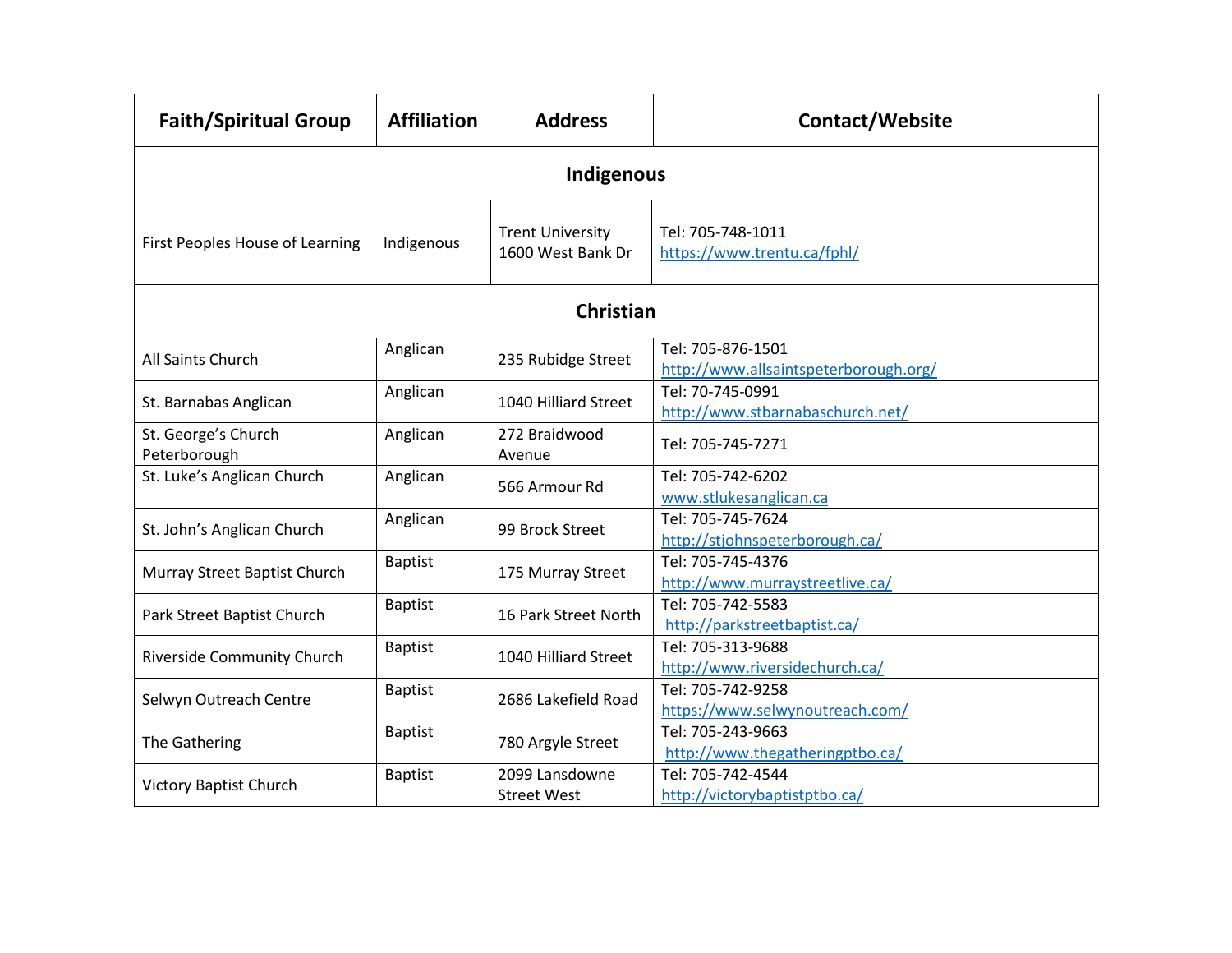| St. Anne's Church                                     | Catholic                   | 859 Barnardo<br>Avenue               | Tel: 705-745-3229<br>http://stannesrcc.com/public/                                                                                           |
|-------------------------------------------------------|----------------------------|--------------------------------------|----------------------------------------------------------------------------------------------------------------------------------------------|
| Cephas Christian Reformed<br>Church                   | Christian<br>Reformed      | 220 Goodfellow<br>Road               | Tel: 705-743-4904<br>http://www.freewebs.com/cephas/                                                                                         |
| Living Hope Christian Reformed<br>Church              | Christian<br>Reformed      | 1 Consumers Place                    | Tel: 705-740-9293<br>http://www.livinghope.on.ca/                                                                                            |
| Parkhill Community Church of<br>the Nazarene          | Church of the<br>Nazarene  | 784 Parkhill West                    | Tel: 705-742-4389                                                                                                                            |
| Christian Victory Church                              | Gospel                     | 520 Brealey Drive                    | Tel: 705-742-8434<br>Fax: 705-742-3040<br>Email: info@cvchurch.ca<br>http://www.cvchurch.ca/                                                 |
| <b>Cornerstone Christian Assembly</b>                 | Gospel                     | 2118 14th Line<br>Smith Twp Buckhorn | Tel: 705-657-3366                                                                                                                            |
| Ferndale Bible Church                                 | Gospel                     | 25 Ferndale Avenue                   | Tel: 705-745-8564<br>http://www.ferndalechurch.com/                                                                                          |
| <b>Holy Trinity Greek Orthodox</b><br>Church          | Greek<br>Orthodox          | 406 Parkhill Rd E                    | Tell: 705-740-2724                                                                                                                           |
| <b>Kawartha Bikers Church</b>                         | Independent<br>Pentecostal | 1000 Fairbairn<br><b>Street</b>      | Tel: 705-875-5412<br>Email: contactus@kawarthabikerschurch.com<br>http://www.kawarthabikerschurch.com/KawarthaBikersChur<br>ch.com/Home.html |
| Kingdom Hall Of Jehovah's<br>Witnesses                | Jehovah's<br>Witness       | 2137 Davis Rd                        | Tel: 705-876-6106                                                                                                                            |
| Christ Evangelical Lutheran<br>Church of Peterborough | Lutheran                   | 453 Highland Road                    | Tel: 705-745-0841<br>http://www.christlutheranpeterborough.com/                                                                              |
| Peterborough Free Methodist<br>Church                 | Methodist                  | 450 Lansdowne<br>Street              | Tel: 705-745-7585<br>http://www.ptbofmc.ca/                                                                                                  |
| The Church of Jesus Christ of<br>Latter Day Saints    | Mormon                     | 748 Cumberland Ave                   | Tel: 705-745-8912                                                                                                                            |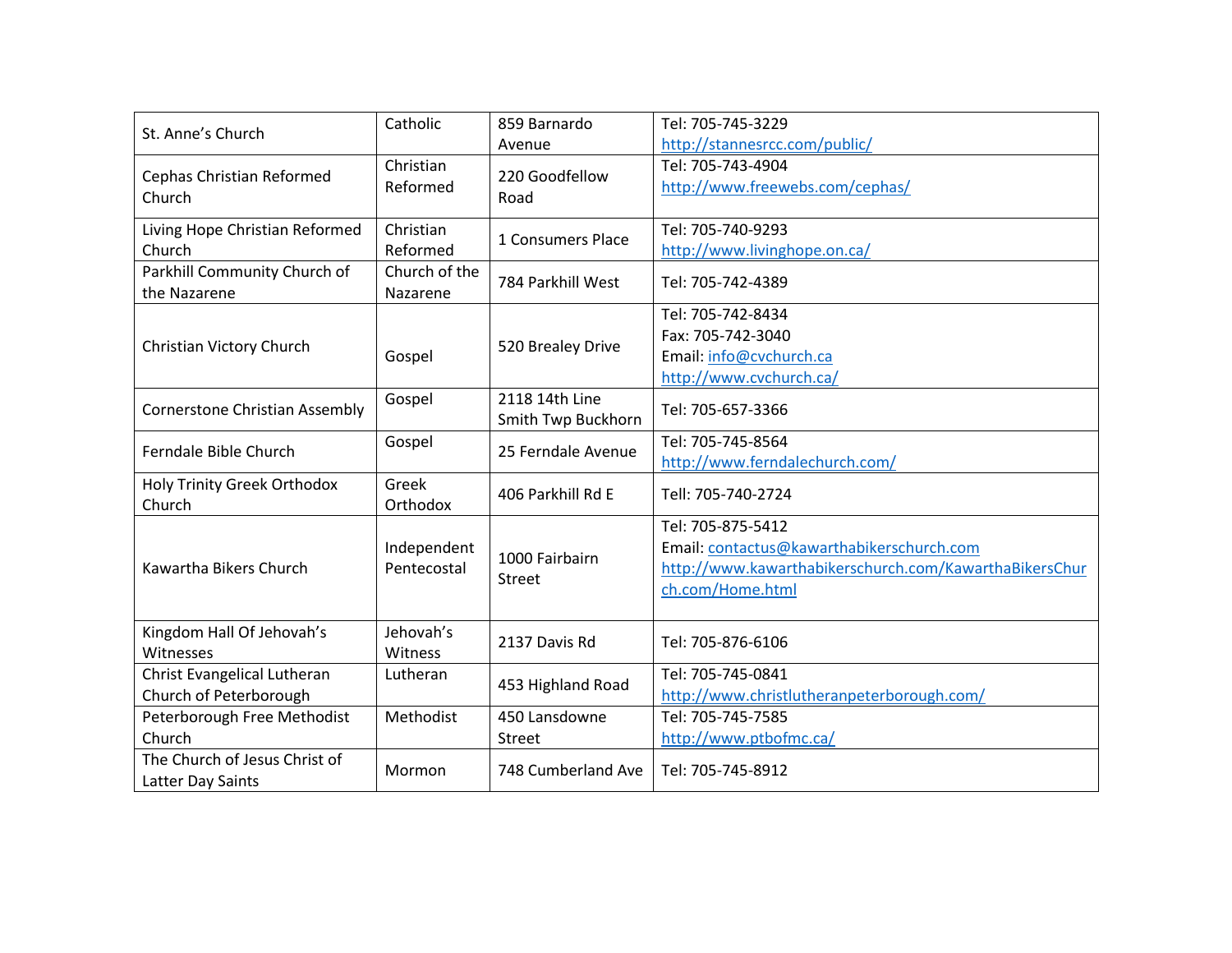| Church of God Online                 | Non-<br>denominatio<br>nal | 1-451 Donegal<br><b>Street</b>                                                                        | Tel: 705-874-6623<br>http://www.churchofgodonline.org/index.html      |
|--------------------------------------|----------------------------|-------------------------------------------------------------------------------------------------------|-----------------------------------------------------------------------|
| Calvary Church                       | Pentecostal                | 1421 Lansdowne St.<br>West                                                                            | Tel: 705-876-1696<br>Fax: 705-876-6463<br>http://yourmeetingplace.ca/ |
| Calvary Pentecostal Church           | Pentecostal                | 520 Brealey Dr.<br>P.O. Box 657 Stn<br>Main                                                           | Tel: 705-876-1696<br>http://yourmeetingplace.ca/                      |
| Kawartha Community Church            | Pentecostal                | Service location:<br>Fleming College 555<br>Brealey Dr.<br>Church office: 444<br><b>Howden Street</b> | Tel: 705-740-9056<br>http://kawarthachurch.com/                       |
| Northview Pentecostal Church         | Pentecostal                | 1000 Fairbairn<br><b>Street</b>                                                                       | Tel: 705-748-4573<br>http://northviewchurch.ca/                       |
| Pentecostals of Peterborough         | Pentecostal                | 1821 Keene Road                                                                                       | Tel: 705-741-0757<br>http://www.pentecostalsofpeterborough.com/       |
| United Pentecostal Church<br>Ontario | Pentecostal                | Rr 8 Stn Delivery<br>Centre                                                                           | Tel: 705-741-0757                                                     |
| St. Giles Presbyterian Church        | Presbyterian               | 977 St. Paul's Street                                                                                 | Tel: 705-742-1883<br>http://pccweb.ca/stgilespc/                      |
| St. Paul's Presbyterian              | Presbyterian               | 120 Murray Street                                                                                     | Tel: 705-745-1411<br>https://stpaulspeterborough.ca/                  |
| St. Stephen's Presbyterian<br>Church | Presbyterian               | 1140 St. Paul's<br><b>Street</b>                                                                      | Tel: 705-743-4411<br>http://ststephenspeterborough.ca/                |
| Our Lady of the Assumption           | Roman<br>Catholic          | 1830 Keene Road                                                                                       | Tel: 705-741-1018<br>https://www.assumption-stjohns.ca/               |
| Cathedral of St Peter-in-chains      | Roman<br>Catholic          | P.O. Box 175 Stn<br>Main<br>411 Reid Street                                                           | Tel: 705-745-4681<br>http://www.st-peter-in-chains.ca/                |
| Our Lady of the Assumption           | Roman<br>Catholic          | 1830 Keene Road                                                                                       | Tel: 705-741-1018<br>https://www.assumption-stjohns.ca/               |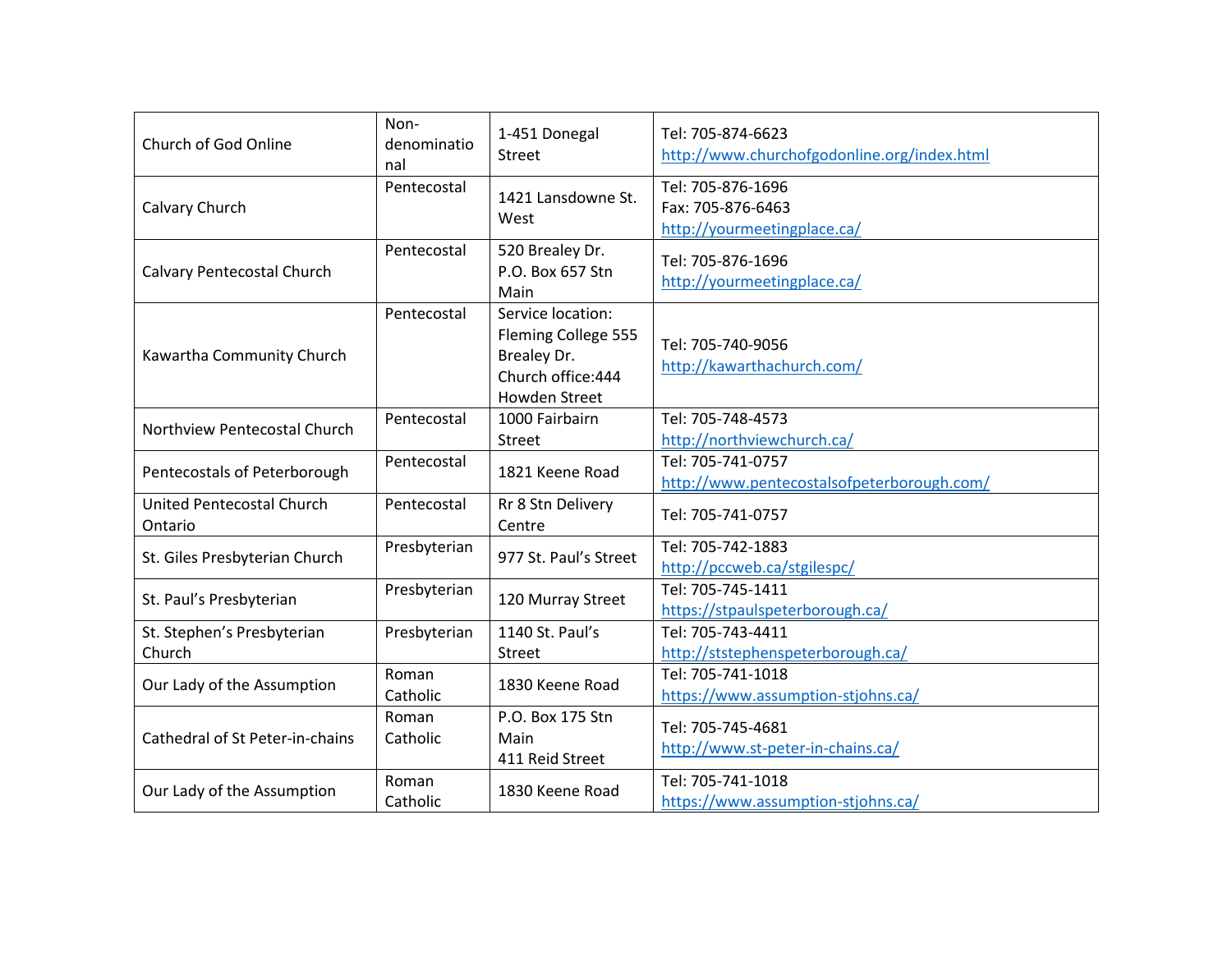| Salvation Army Peterborough   | Salvation   | 219 Simcoe Street   | Tel: 705-743-3131                     |
|-------------------------------|-------------|---------------------|---------------------------------------|
| Temple                        | Army        |                     | http://www.salvationarmyptbo.org/     |
| Peterborough Seventh-Day      | Seventh-Day | 649 Romaine Street  | Tel: 705-742-8945                     |
| Adventist Church              | Adventist   |                     | http://www.peterboroughadventist.com/ |
| <b>Emmanuel United Church</b> | United      | East Campus 534     | Tel: 705-742-4162                     |
|                               |             | George Street       | http://emmanuelunitedchurch.ca/       |
| <b>Grace United Church</b>    | United      | 581 Howden Avenue   | Tel: 705-742-5846                     |
|                               |             |                     | https://www.graceunited.ca/           |
| Greenwood (St. Matthew's-     |             | 737 Donwood Drive   | Tel: 249-494-0471                     |
| Donwood) United Church        | United      |                     | Tel: 705-957-2391                     |
|                               |             |                     | http://greenwoodunited.weebly.com/    |
| Mark Street United Church     | United      | 90 Hunter Street    | Tel: 705-742-2682                     |
|                               |             | East                | http://markstreetunited.ca/           |
| Northminster United Church    | United      | 300 Sunset Blvd     | Tel:705-748-4881                      |
|                               |             |                     | http://www.northminsteruc.ca/         |
| St. James United Church       | United      | 221 Romaine Street  | Tel: 705-742-2222                     |
|                               |             |                     | http://www.stjamesunitedchurch.ca/    |
| <b>Trinity United Church</b>  | United      | 360 Reid Street     | Tel: 705-743-3301                     |
|                               |             |                     | http://www.trinitypeterborough.com/   |
| <b>Westdale United Church</b> | United      | 1509 Sherbrooke     | Tel: 705-743-9911                     |
|                               |             | Street              | http://www.westdaleunitedchurch.com/  |
| Auburn Bible Chapel           | Unknown     | 911 Armour Road     | Tel: 705-742-1032                     |
|                               |             |                     | https://auburnbiblechapel.com/        |
| <b>Braidwood Chapel</b>       | Unknown     | 306 Braidwood Ave   | Tel: 705-743-8609                     |
|                               |             |                     | http://braidwoodbiblechapel.ca/       |
| Causeway Christian Assembly   | Unknown     | 1449 Hetherington   | Tel: 705-292-8477                     |
|                               |             | <b>Drive</b>        | http://causewayassembly.com/          |
| Edmison Heights Bible Chapel  | Unknown     | 939 Hilliard Street | Tel: 705-743-6467                     |
|                               |             |                     | http://ehbchapel.com/                 |
| New Life Church               | Unknown     | 4014 Wallace Point  | Tel: 705-201-2014                     |
|                               |             | Road                | Email: info@newlifechurchptbo.ca      |
|                               |             |                     | http://newlifechurchptbo.ca/          |
| Pathway Church                | Unknown     | Rhema Christian     | Tel: 705-775-5697                     |
|                               |             | School              | http://pathwaylife.com/               |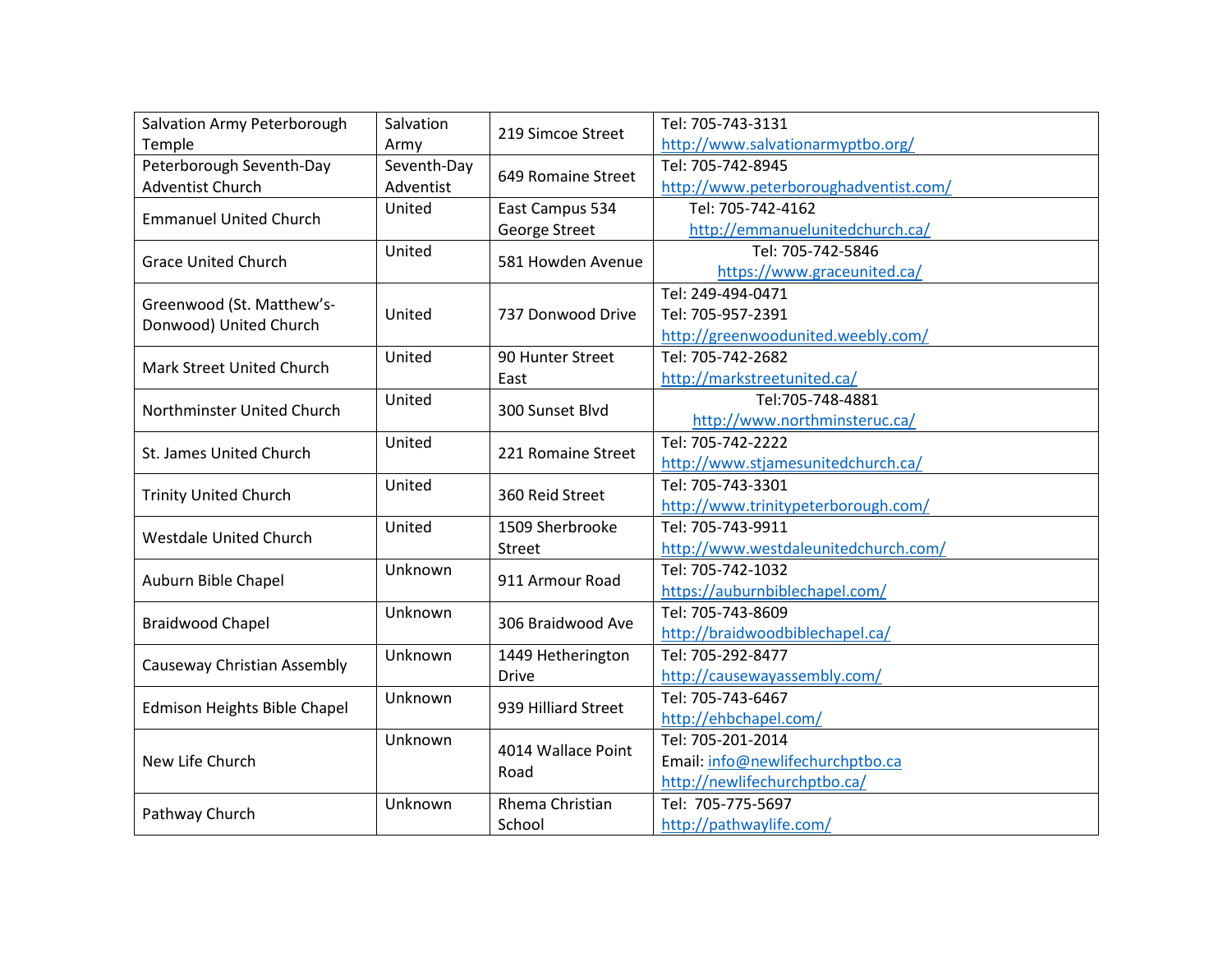|                                 |                 | County Rd 4            |                                    |  |
|---------------------------------|-----------------|------------------------|------------------------------------|--|
|                                 |                 | Otonabee-South         |                                    |  |
|                                 |                 | Monaghan               |                                    |  |
| Korean Paul's Mission Church    | Unknown         | 2673 Maplegrove        |                                    |  |
|                                 |                 | Road                   | Tel: 705-872-1709                  |  |
| The Fellowship Christian Centre | Unknown         | 280 Armour             | theriverrun.org                    |  |
| Westmount Bible Chapel          | Unknown         | 1150 Clonsilla         | Tel: 705-742-9661                  |  |
|                                 |                 | Avenue                 | http://westmountbiblechapel.ca/    |  |
| Worldwide Church of God         | Unknown         | Activity Haven - 180   | Tel: 705-748-4471                  |  |
|                                 |                 | <b>Barnardo Avenue</b> |                                    |  |
| <b>Muslim</b>                   |                 |                        |                                    |  |
|                                 | Muslim          | 784 Parkhill Road      | Tel: 705-749-2820                  |  |
| Masjid Al-Sallam                |                 | West                   | https://www.kmrapeterborough.org/  |  |
| <b>Quakers</b>                  |                 |                        |                                    |  |
|                                 | Quaker          | Sadleir House 751      | Tel: 705-749-1544                  |  |
| Religious Society of Friends    |                 |                        | Email: info@peterborough.quaker.ca |  |
|                                 |                 | George Street North    | http://www.peterborough.quaker.ca/ |  |
| <b>Unitarian Universalist</b>   |                 |                        |                                    |  |
| The Unitarian Fellowship of     | Uniterian       | 775 Weller Street      | Tel: 705-741-0968                  |  |
| Peterborough                    | Universalist    |                        | http://peterboroughunitarian.ca/   |  |
| <b>Buddhism</b>                 |                 |                        |                                    |  |
|                                 | <b>Buddhist</b> | 588 Stewart Street     | Tel: 705-977-2359 (Michelle)       |  |
| <b>Buddhist Place</b>           |                 |                        | Email: inquiries@buddhistplace.org |  |
|                                 |                 |                        | http://www.buddhistplace.org/      |  |
| <b>Judaism</b>                  |                 |                        |                                    |  |
| Beth Israel Synagogue           | Jewish          | 775 Weller Street      | Tel: 705-745-8398                  |  |
|                                 |                 |                        | Email: contact@jccpeterborough.com |  |
|                                 |                 |                        | http://jccpeterborough.com/        |  |
|                                 |                 |                        |                                    |  |
|                                 |                 |                        |                                    |  |
| Baha'i                          |                 |                        |                                    |  |
|                                 |                 |                        |                                    |  |